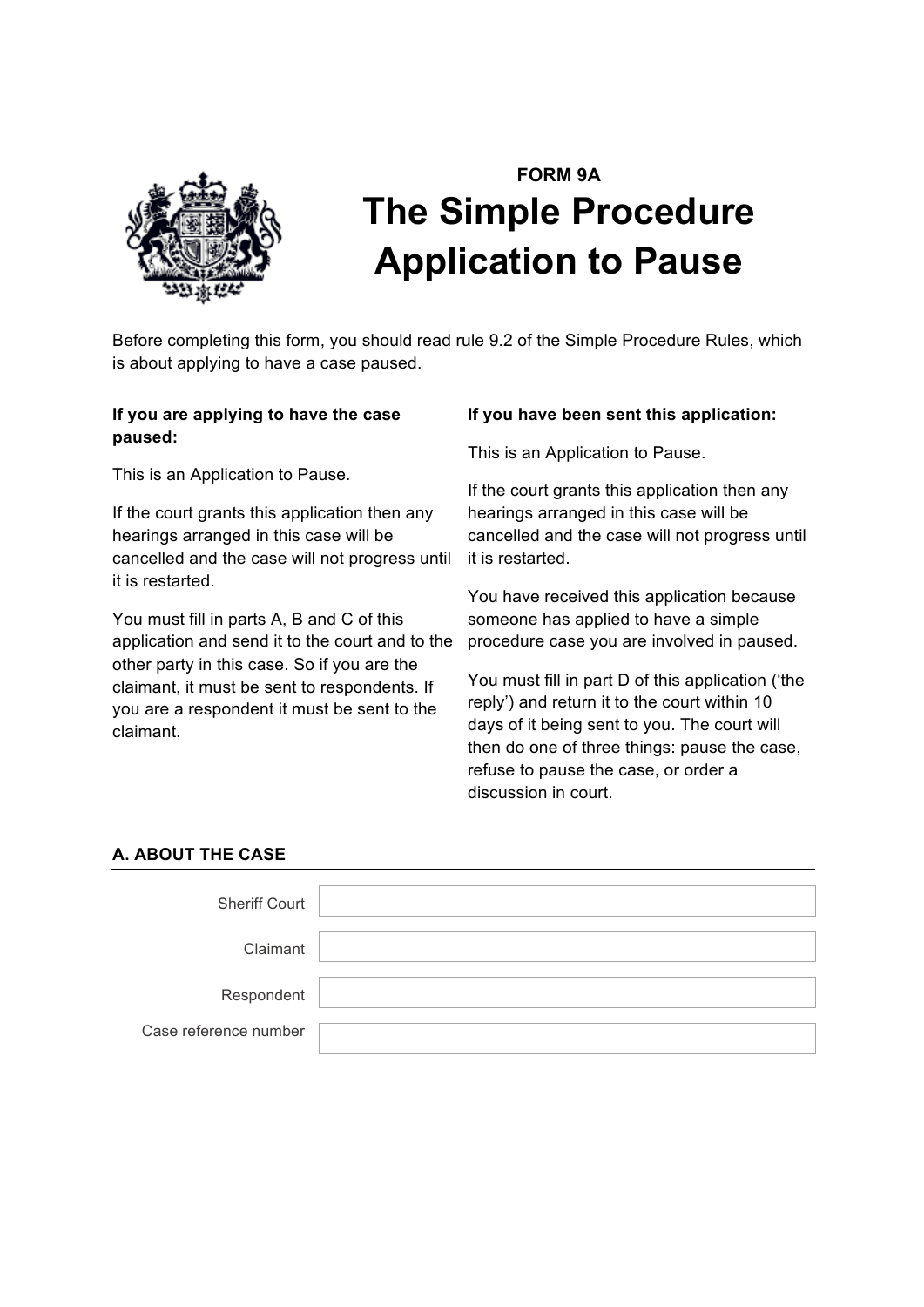## **B. ABOUT YOU**

| B1. What is your full name?                            |  |  |  |
|--------------------------------------------------------|--|--|--|
| Name                                                   |  |  |  |
| Middle name                                            |  |  |  |
| Surname                                                |  |  |  |
| Trading name or<br>representative capacity (if<br>any' |  |  |  |

#### **B2. Which party in this case are you?**

| Claimant |  |
|----------|--|
|          |  |

Respondent

## **C. THE APPLICATION**

! If you are the party replying to this application, do not fill in this part. You should fill in part D.

#### **C1. Why should this case be paused?**

! The party making the application must set out why the court should pause the case.

#### **C2. When was this application sent to the court?**

- ! Set out the date on which the application was sent to the court (i.e. the date on which the email was sent, or the date on which the application was posted).
- ! Any reply to this application must be sent to the court within 10 days of this application being sent.